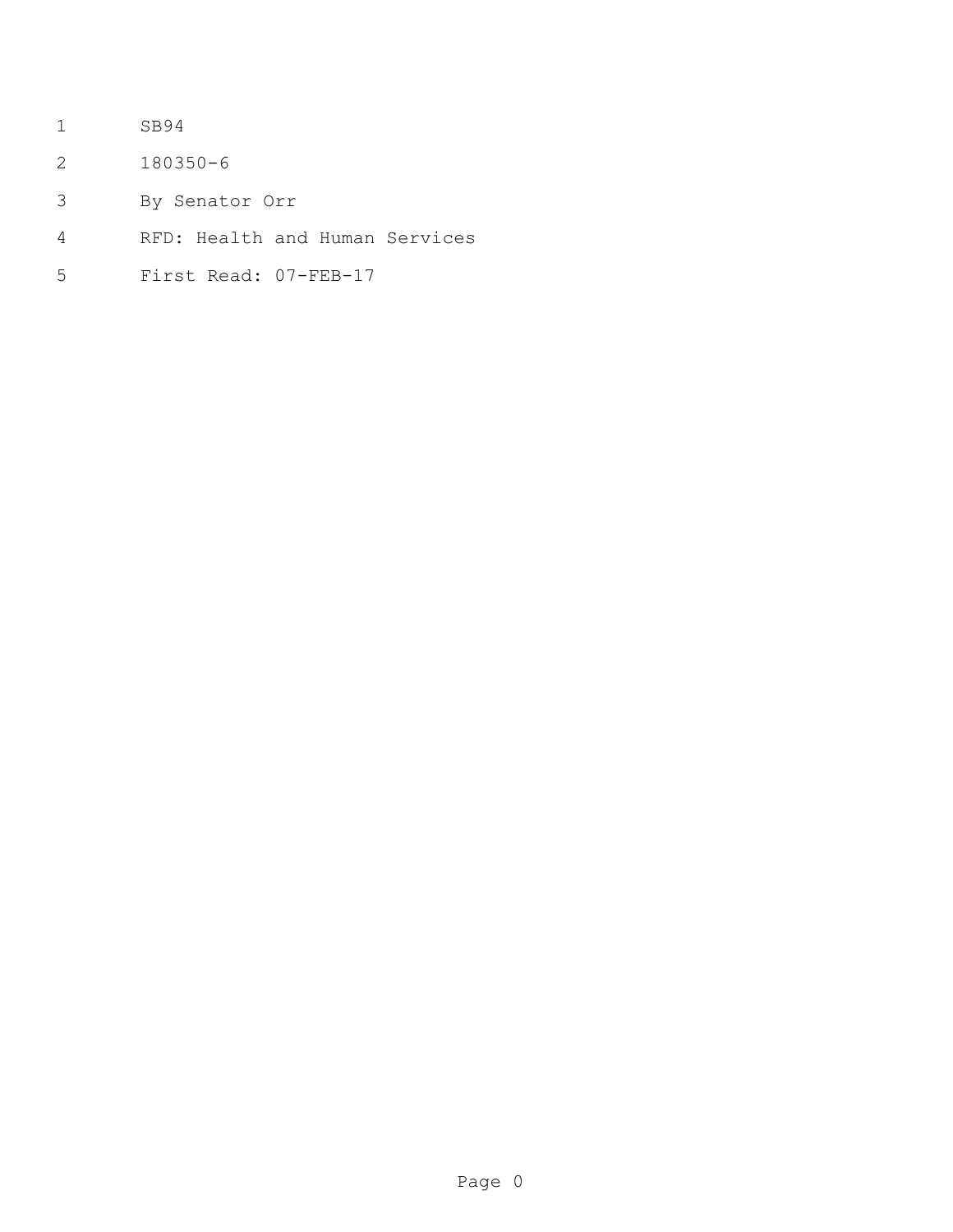SB94 ENROLLED, An Act, **Example 2** Relating to health care; to provide that a physician agreement or dentist agreement, as defined, is not to be regulated as insurance; to provide that a physician or dentist offering, marketing, selling, or entering into a physician or dentist agreement is not required to obtain a license or certificate of authority; to require that a physician agreement and dentist agreement meet certain requirements; to provide penalties for physicians and dentists who breach an 13 agreement; and to provide for the discontinuance of care for a patient under an agreement under certain conditions. BE IT ENACTED BY THE LEGISLATURE OF ALABAMA: Section 1. This act shall be known and may be cited as the Alabama Physicians and Dentists Direct Pay Act. Section 2. (a) For the purposes of this section, the following words shall have the following meanings: (1) DENTIST. A person licensed to practice dentistry in this state. (2) DENTIST AGREEMENT or AGREEMENT. A contract between a dentist and a patient or his or her legal representative in which the dentist or the dentist's medical

Page 1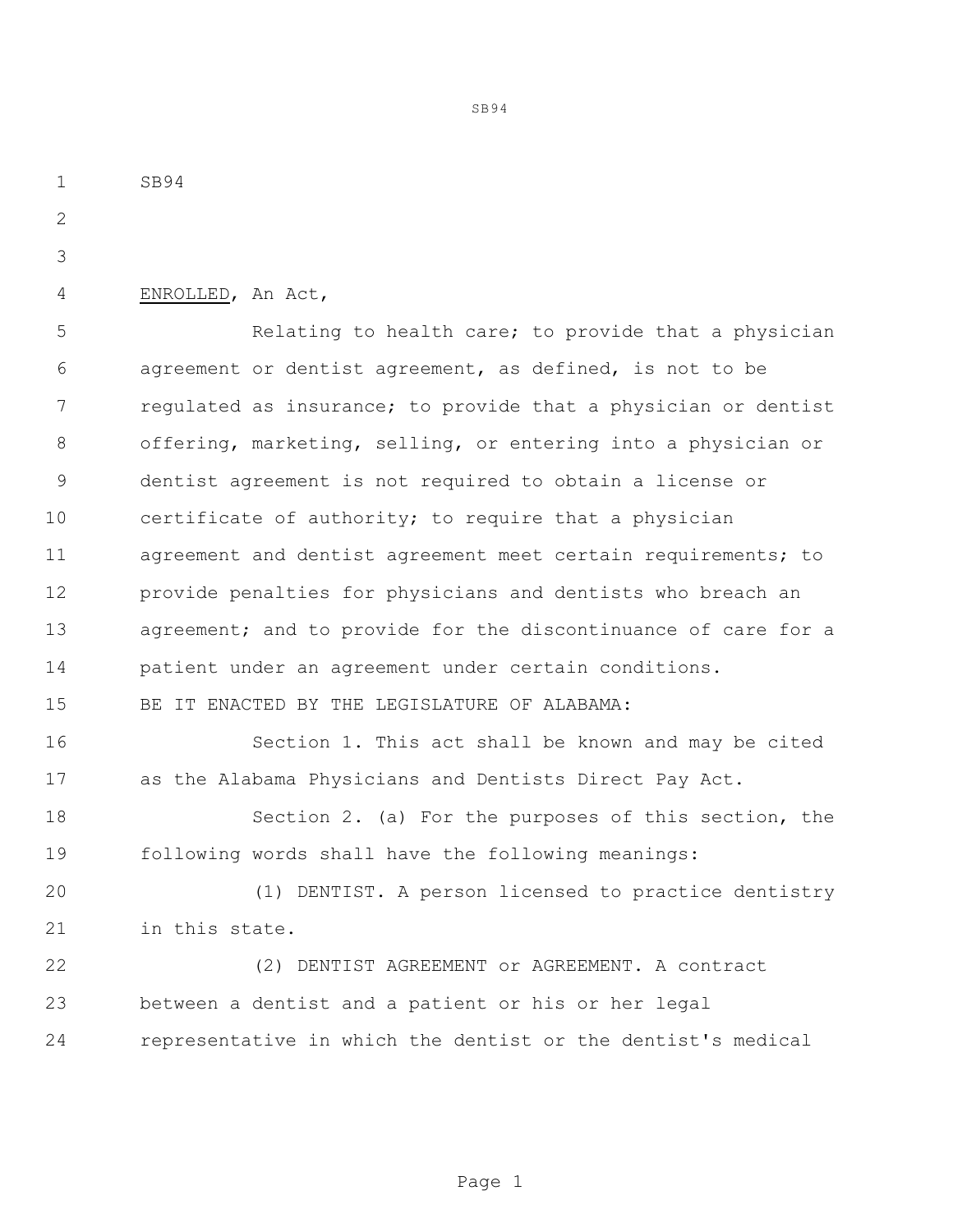practice agrees to provide dental services to the patient for an agreed upon fee and period of time.

 (3) DENTIST PRACTICE. A dentist or a dental practice of a dentist that charges a periodic fee for dental services and which does not bill a third party any additional fee for services for patients covered under a dental agreement. The per visit charge of the practice shall be less than the 8 monthly equivalent of the periodic fee.

 (4) PHYSICIAN. A person licensed to practice medicine in this state.

 (5) PHYSICIAN AGREEMENT or AGREEMENT. A contract between a physician and a patient or his or her legal representative in which the physician or the physician's medical practice agrees to provide health care services to the patient for an agreed upon fee and period of time.

 (6) PHYSICIAN PRACTICE. A physician or medical practice of a physician that charges a periodic fee for medical services and which does not bill a third party any additional fee for services for patients covered under a medical agreement. The per visit charge of the practice shall be less than the monthly equivalent of the periodic fee.

 (b) A physician agreement or dentist agreement is not insurance, may not be deemed an insurance arrangement, and is not subject to state insurance laws.

Page 2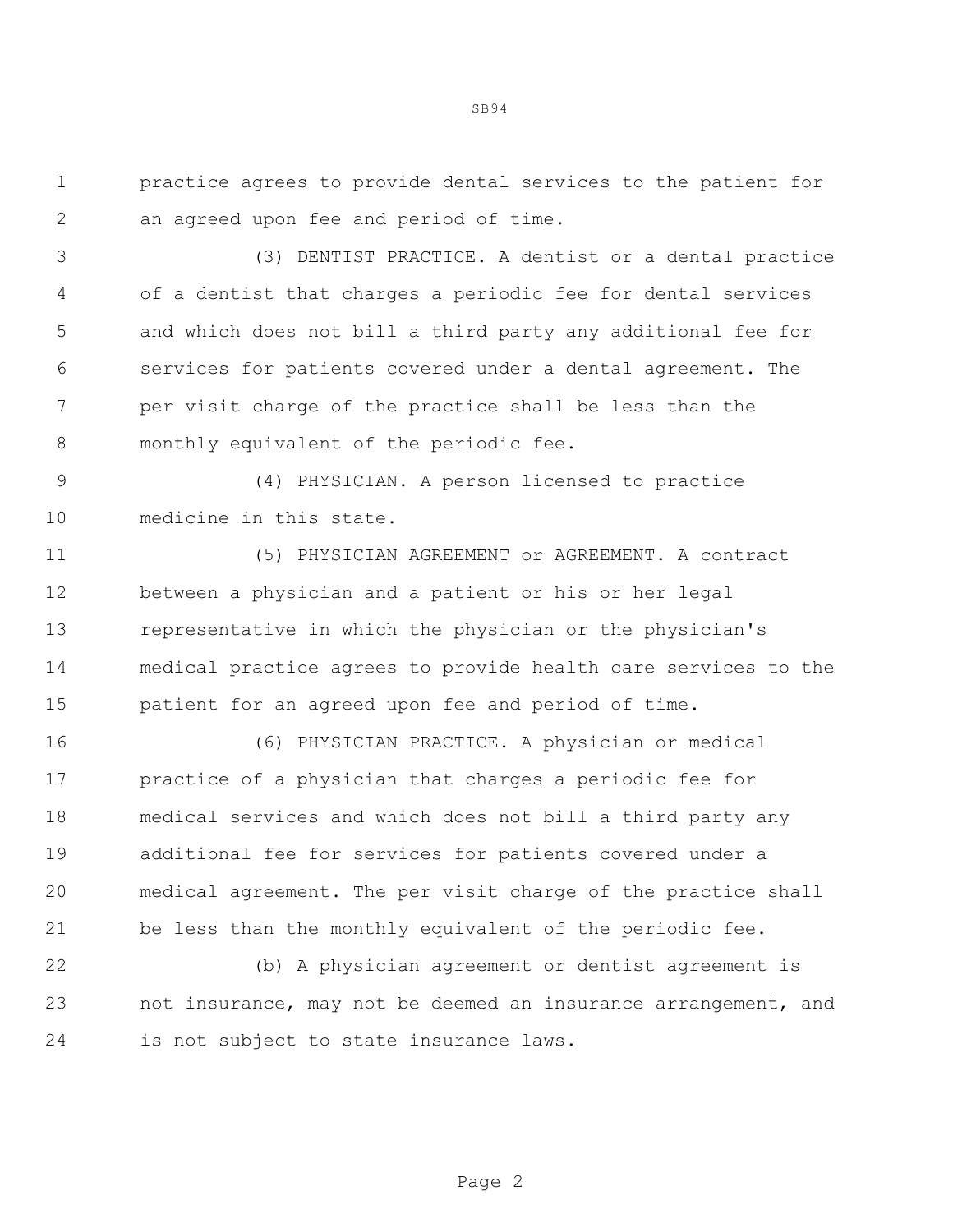(c) A patient or legal representative shall not forfeit any insurance benefits or Medicare benefits by purchasing medical services or products outside the system. (d) A physician or dentist offering, marketing, selling, or entering into a physician agreement or dentist agreement may not be required to obtain a certificate of authority or license other than to maintain a current license to practice medicine or dentistry in this state. (e) A physician agreement or dentist agreement is not a discount medical plan. (f) To be considered a physician agreement or dentist agreement for the purposes of this section, the agreement shall satisfy all of the following: (1) Be in writing. (2) Be signed by a physician or dentist, or agent of 16 the physician or dentist, and the patient or his or her legal representative. (3) Allow either party to terminate the agreement upon written notice of at least 30 days to the other party. (4) Describe the scope of health care or dental services that are covered by the periodic fee. (5) Specify the periodic fee and any additional fees outside of the periodic fee for ongoing health care or dental services.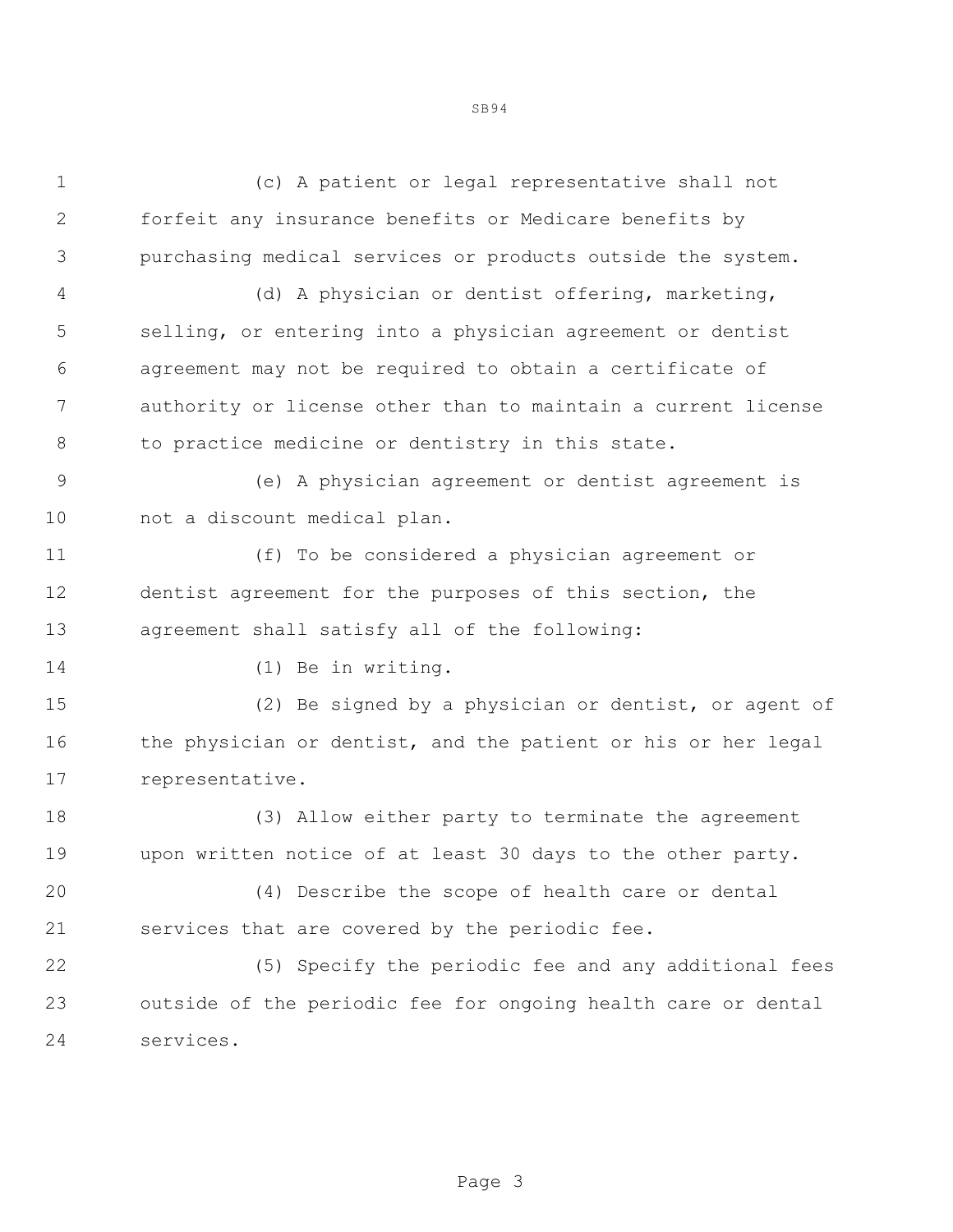(6) Specify the duration of the agreement and any automatic renewal periods and require that no more than 12 months of the periodic fee be paid in advance.

 (7) Prominently state in writing that is conspicuously visible and in bold font all of the following:

 a. The agreement does not constitute health insurance of the laws of this state.

 b. An uninsured patient that enters into an agreement may still be subject to tax penalties under the Patient Protection and Affordable Care Act, Public Law 11 111-148, for failing to obtain insurance.

 c. Patients insured by health insurance plans that are compliant with the Patient Protection and Affordable Care Act already have coverage for certain preventive care benefits at no cost to the patient.

 d. Payments made by a patient for services rendered under a physician agreement or dentist agreement may not count toward the patient's health insurance deductibles and maximum out-of-pocket expenses.

 e. A patient is encouraged to consult with the patient's health insurance plan before entering into the agreement and receiving care.

 (8) Provide that, upon termination of the agreement by the patient, all unearned fees are to be returned to the patient.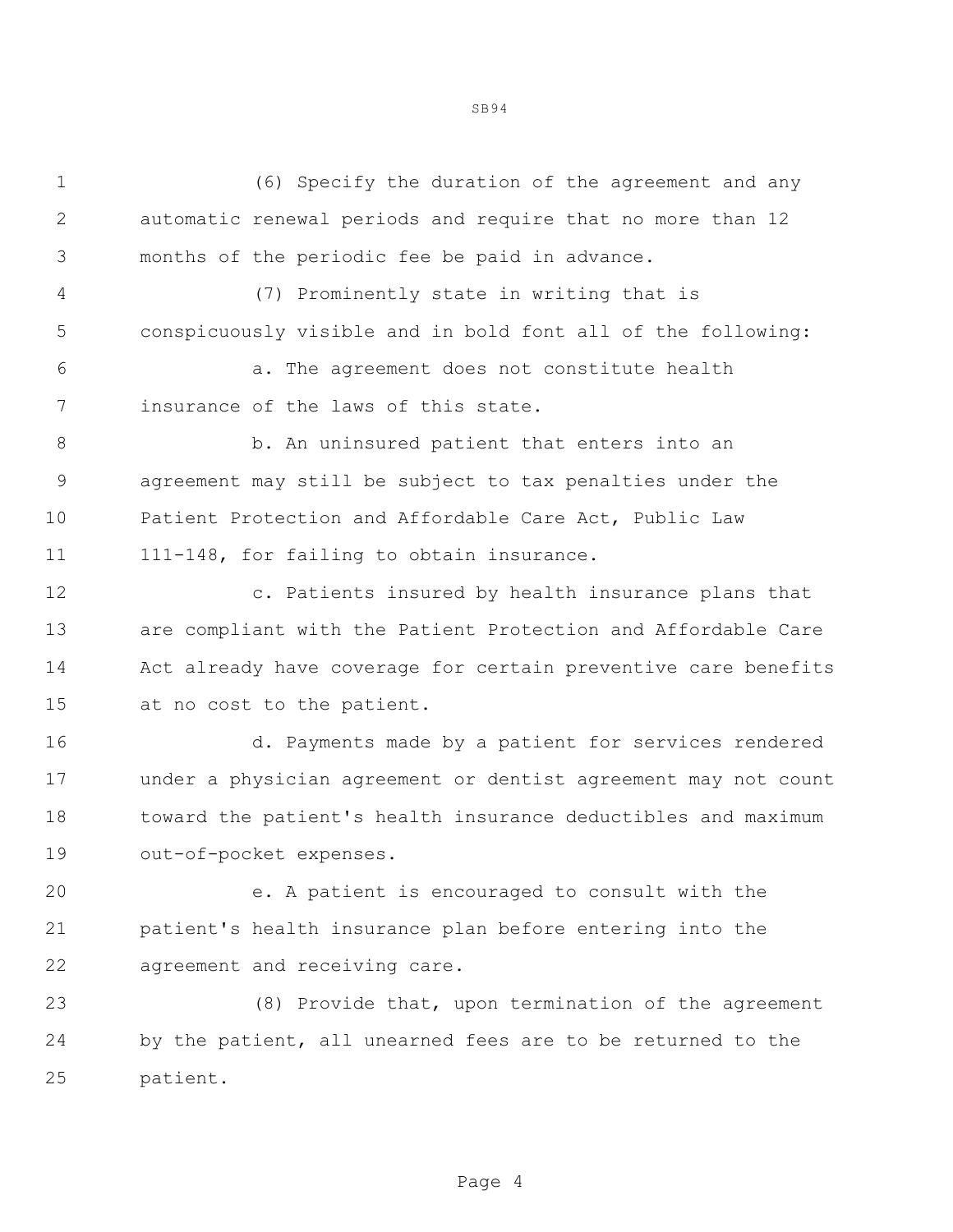(g) A physician or dentist providing health care or dental services under a physician agreement or dentist agreement may decline to accept a patient if, in the physician's or dentist's opinion, the patient's medical condition is such that the provider is unable to provide the appropriate level and type of health care or dental services the patient requires. The physician or dentist may discontinue care for patients under the physician agreement or dental agreement under any of the following conditions: (1) The patient fails to pay the periodic fee. (2) The patient has performed an act of fraud. (3) The patient repeatedly fails to adhere to the recommended treatment plan. (4) The patient is abusive or presents an emotional or physical danger to the staff or other patients of the physician practice or dentist practice. (5) The physician or dentist or the physician's or dentist's medical practice discontinues operation as a physician practice or dentist practice. (6) Any other condition consistent with the Alabama Medical Practice Act or the rules of the Alabama Board of Medical Examiners and the Alabama Medical Licensure Commission, or the Alabama Dental Practice Act and the rules of the Alabama Board of Dental Examiners.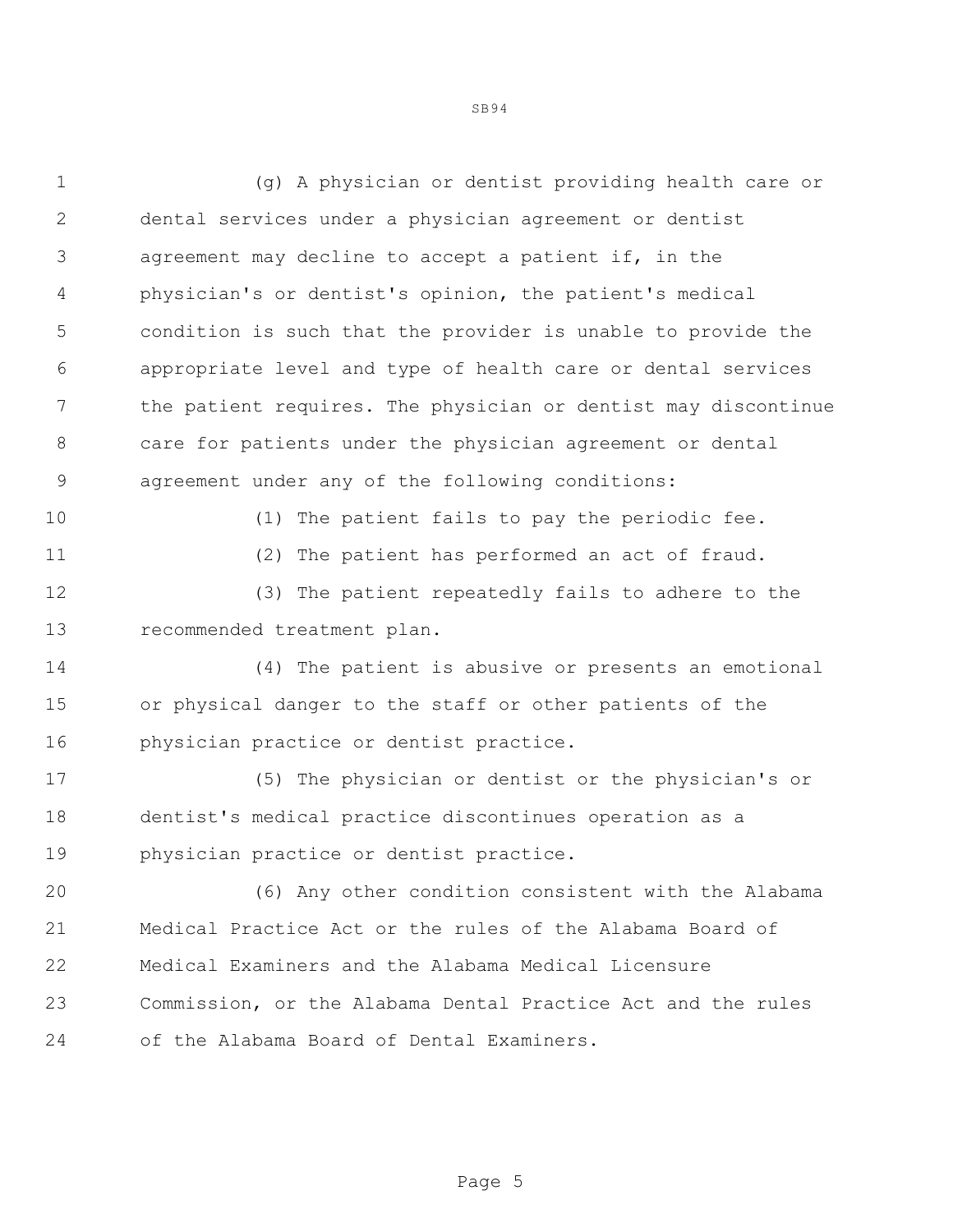1 Section 3. This act shall become effective on the 2 first day of the third month following its passage and 3 approval by the Governor, or its otherwise becoming law.